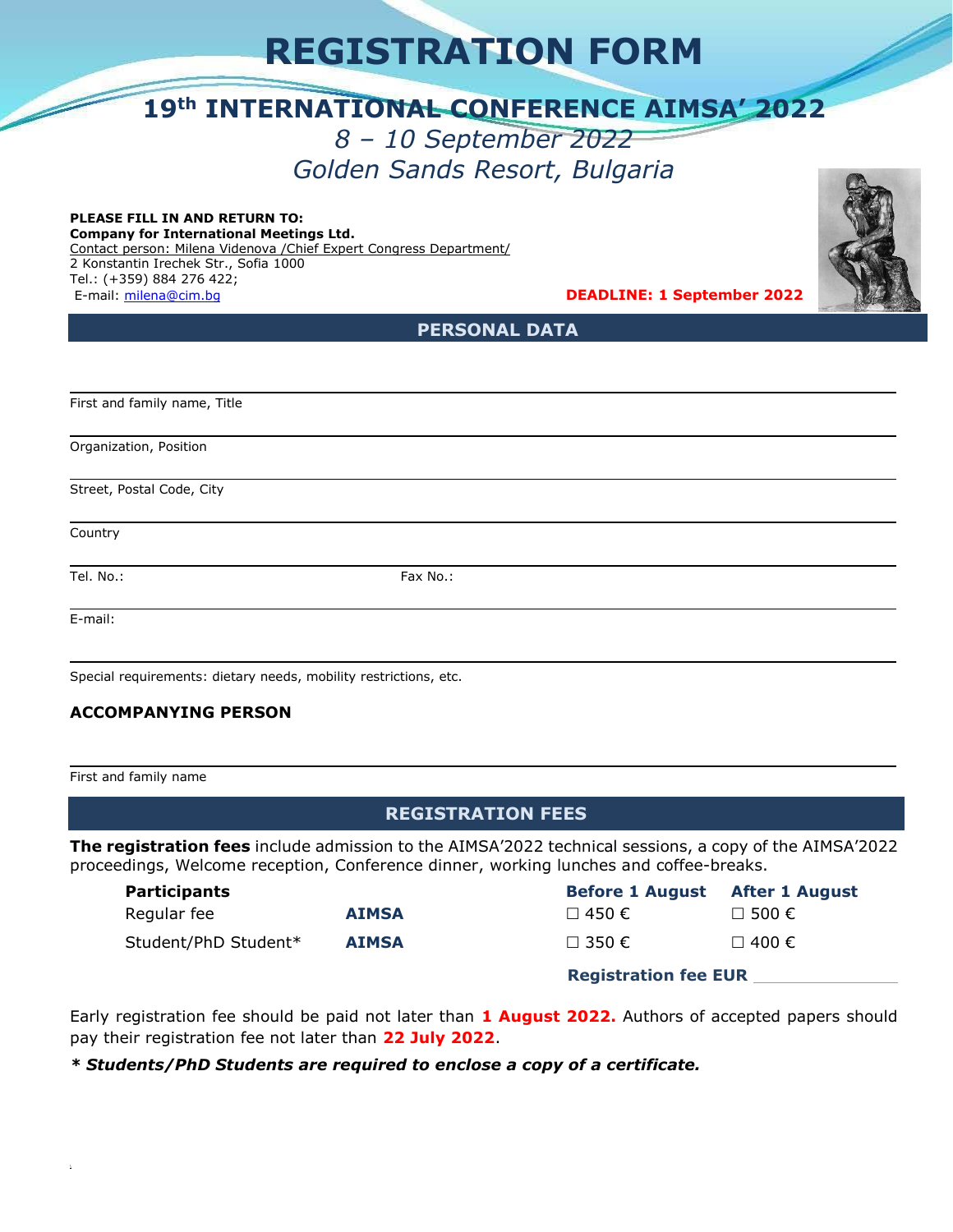| <b>TRAVEL INFORMATION</b>                       | $\Box$ plane<br>$\Box$ bus                      |
|-------------------------------------------------|-------------------------------------------------|
| Date of arrival:                                | Date of departure:                              |
| Hour of arrival:                                | Hour of departure:                              |
| Flight number:                                  | Flight number:                                  |
| Number of persons:                              | Number of persons:                              |
| I want to book a transfer: $\Box$ yes $\Box$ no | I want to book a transfer: $\Box$ yes $\Box$ no |

**The price per person for a transfer airport-hotel or v.v. is 40** €**.** 

**Transfers Euro** 

| <b>HOTEL ACCOMMODATION</b> |                      |                      |  |
|----------------------------|----------------------|----------------------|--|
| Date of arrival            | Date of departure    | No of nights         |  |
|                            | <b>Single room</b>   | Double room          |  |
| Lilia Hotel 4*             | $\Box$ 54 $\epsilon$ | $\Box$ 74 $\epsilon$ |  |

I will share a double room with

#### **Please, see the General Information for more information on the hotels.**

Rates are per room, per night, including overnight, breakfast, service charge and insurance. These prices are only valid if reservation and payment are made to CIM Ltd. Reservation can be made till **1 September**. Any change of booking must be sent to CIM Ltd. and not directly to the hotel.

Deposit of one night is required in confirmation of the hotel reservation **(not later than 20 August)**. For your convenience it is possible to prepay the total amount of the hotel accommodation. The balance due (if any) should be settled upon arrival at the Registration Desk.

**NB!** Upon request, CIM Ltd. will suggest a lower category hotel.

|  | <b>Hotel Payment Euro</b> |  |
|--|---------------------------|--|
|  |                           |  |

#### **SOFIA**

You may fly via Sofia with an additional overnight there. Hotel bookings and transfers airport-hotel or v.v. can be arranged upon request.

| <b>SOCIAL EVENTS</b> (payable for accompanying person only) |             |            |         |  |
|-------------------------------------------------------------|-------------|------------|---------|--|
| Welcome Reception $-30$ Euro                                | 8 September | $\Box$ yes | persons |  |
| Conference Dinner - 45 Euro                                 | 9 September | $\Box$ yes | persons |  |